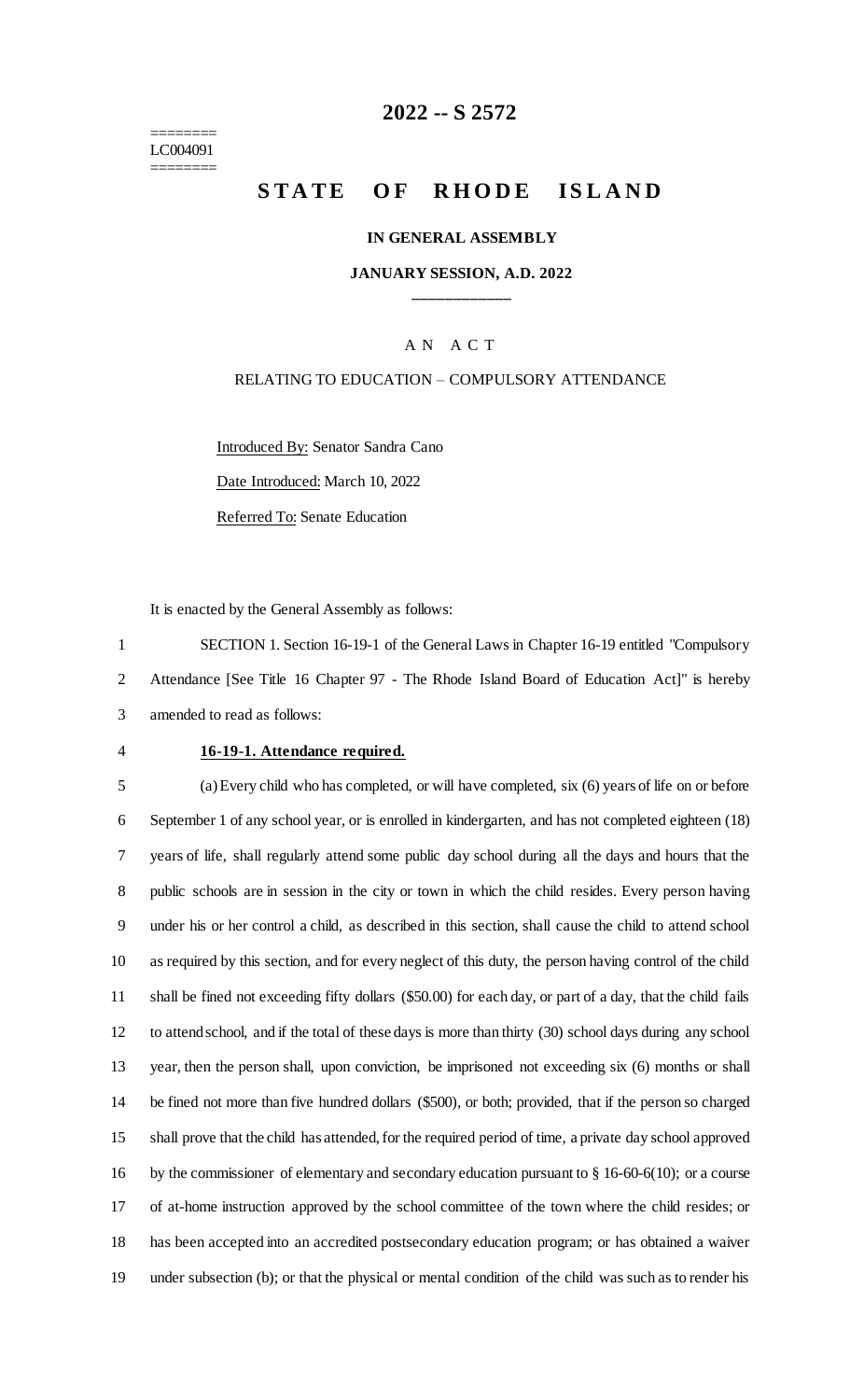or her attendance at school inexpedient or impracticable; or that the child was excluded from school by virtue of some other general law or regulation, then attendance shall not be obligatory nor shall the penalty be incurred.

 (b) A waiver to the compulsory attendance requirement may be granted by the 5 superintendent only upon proof that the pupil is sixteen (16) years of age or older and has an alternative learning plan for obtaining either a high school diploma or its equivalent.

 (1) Alternative-learning plans shall include age-appropriate academic rigor and the flexibility to incorporate the pupil's interests and manner of learning. These plans may include, but are not limited to, such components, or combination of components, of extended learning opportunities as independent study, private instruction, performing groups, internships, community service, apprenticeships, and online courses that are currently funded and available to the school department and/or the community. In developing these alternative-learning plans, consideration shall be given to the unique difficulties and interruptions that many students are experiencing because of the COVID-19pandemic. Accordingly, these alternative-learning plans may incorporate alternatives and extended breaks in study which would not be considered preferable under non-pandemic circumstances.

 (2) Alternative-learning plans shall be developed, and amended if necessary, in consultation with the pupil, a school guidance counselor, the school principal, and at least one 19 parent or guardian of the pupil, and submitted to the superintendent for approval. An alternative- learning plan may, but is not required to, incorporate an extended withdrawal as set forth in this section.

 (3)(i) If the superintendent does not approve the alternative-learning plan, the parent or guardian of the pupil may appeal such decision to the school committee. A parent or guardian may appeal the decision of the school committee to the commissioner of education pursuant to chapter 25 39 of title 16 (hereinafter collectively referred to as the "reviewing body").

 (ii) In making decisions regarding the approval of an alternative-learning plan, consideration shall be given to the unique difficulties and interruptions that many students are 28 experiencing because of the COVID-19 pandemic. Accordingly, alternative-learning plans may be 29 approved which may incorporate alternatives and extended breaks in study which would not be considered preferable under non-pandemic circumstances. The provisions of this section shall not require the approval of an alternative-learning plan which the reviewing body determines is not in the best interests of the child. (iii) In addition, this section authorizes the granting of an extended withdrawal from school.

34 An extended withdrawal from school is a withdrawal that may be authorized which is not intended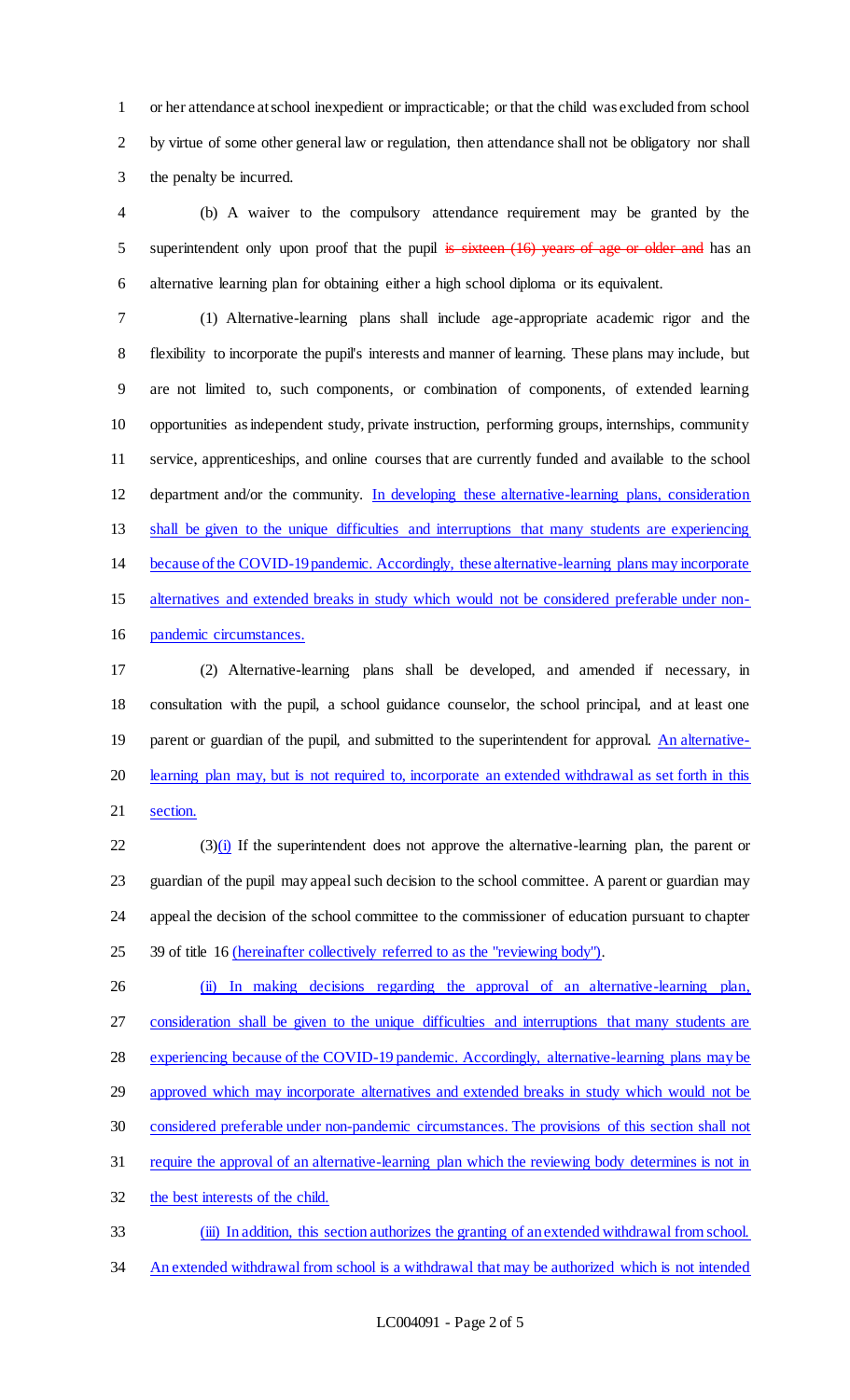to be a permanent withdrawal but which is extended because of unique difficulties and interruptions that many students are experiencing because of the COVID-19 pandemic. A student in an extended withdrawal shall still be considered to be enrolled in school and will not need to be re-enrolled for 4 purposes of returning to the student's regular classes. An extended withdrawal may authorize a student to be excused from taking any classes during the withdrawal period or to undertake a reduced number of classes than the student would otherwise take as an enrolled student. An extended withdrawal shall include provisions to periodically monitor and check-in on the status of the student and the student's ability to return to the public school learning environment. An extended withdrawal pursuant to this subsection may be granted to any student, regardless of age. (c) Nothing in this section shall be deemed to limit or otherwise interfere with the rights of teachers and other school employees to collectively bargain pursuant to chapters 9.3 and 9.4 of title 12 28 or to allow any school committee to abrogate any agreement reached by collective bargaining. (d) No school shall use a student's truancy or absenteeism as the sole basis for using an out- of-school suspension as a disciplinary action. SECTION 2. Section 16-67.1-3 of the General Laws in Chapter 16-67.1 entitled "Rhode Island High School Dropout Prevention Act of 2007 [See Title 16 Chapter 97 - The Rhode Island Board of Education Act]" is hereby amended to read as follows: **16-67.1-3. Defining the age and protocol for a student to leave school.** 19 (a) Children who have completed sixteen (16) years of life and who have not yet attained eighteen (18) years of age may not withdraw from school before graduation unless they have previously developed an alternative learning plan in accordance with subsection 16-19-1(b) and, after implementation of the plan: (1) The student, the student's parent(s)/guardian and an administrator agree to the withdrawal; (2) At the exit interview, the student and the student's parent(s)/guardian provide written acknowledgement of the withdrawal that meets the requirements of paragraph (4)(D) of this subsection; (3) The school principal provides written consent for the student to withdraw from school; and/or (4) The withdrawal is: (i) Due to documented financial hardship and the need of the individual to be employed to support the individual's family or a dependent; (ii) Due to documented illness; (iii) By order of a court that has jurisdiction over the student; or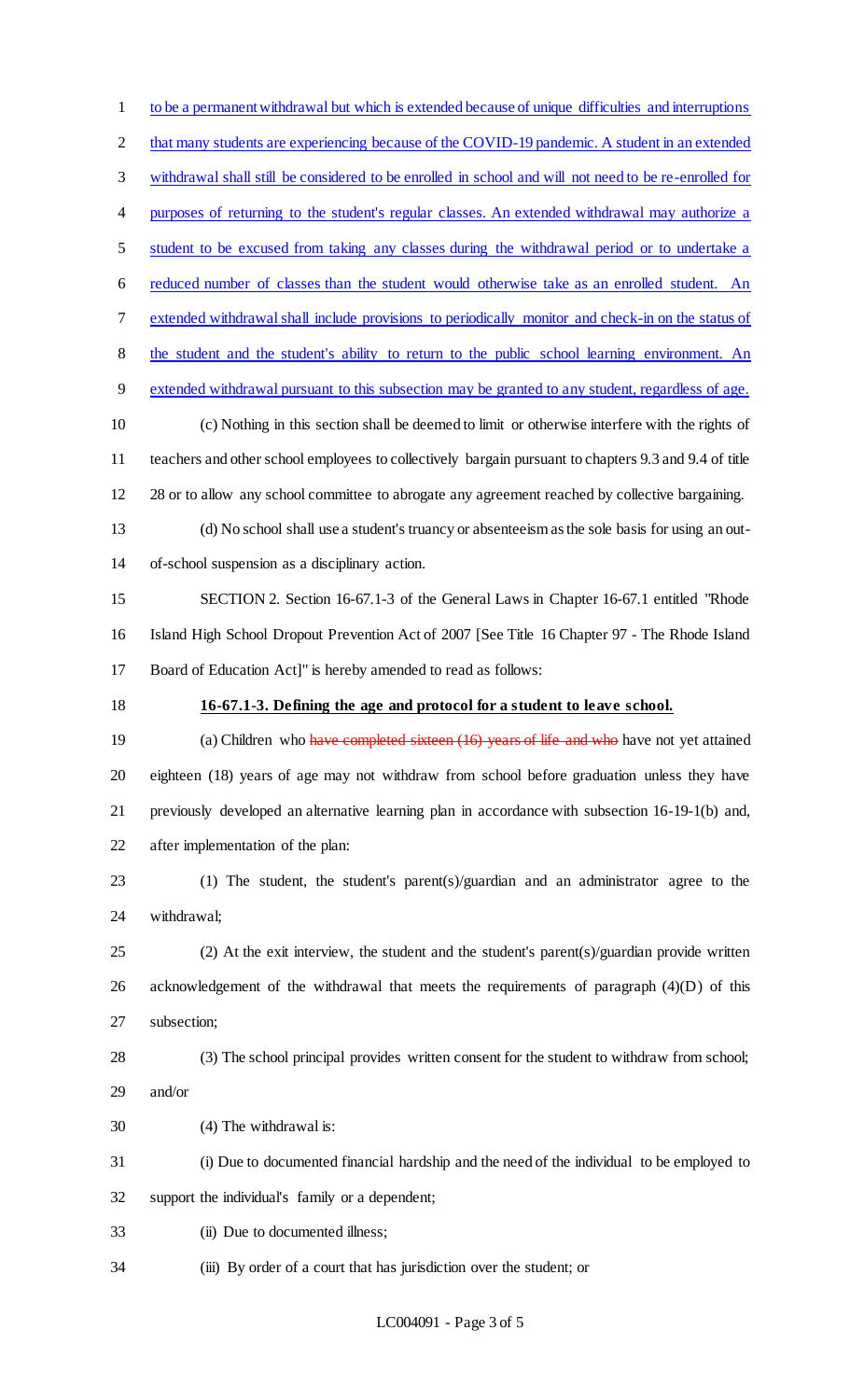(iv) Accompanied by a written acknowledgement of a withdrawal under subdivision (2) of this subsection which must include a statement that the student and the student's parent(s)/guardian understand that withdrawal from school is likely to reduce the student's future earnings and increase the student's likelihood of being unemployed in the future;

 (b) If a child of the age described in subsection (a) is habitually absent from school and the school is unable to contact the parent(s)/guardian. the school may withdraw the child from enrollment provided that its attempts to contact the parent(s)/guardian by telephone, regular and registered mail, and home visit are documented. If a child who has been withdrawn from enrollment under this subsection returns to school, or if the school mistakenly withdraws the child from enrollment, the child shall immediately be re-enrolled.

(c) An extended withdrawal pursuant to § 16-19-1 may be authorized which is not intended

to be a permanent withdrawal but which is extended because of unique difficulties and interruptions

13 that many students are experiencing because of the COVID-19 pandemic.

SECTION 3. This act shall take effect upon passage.

======== LC004091 ========